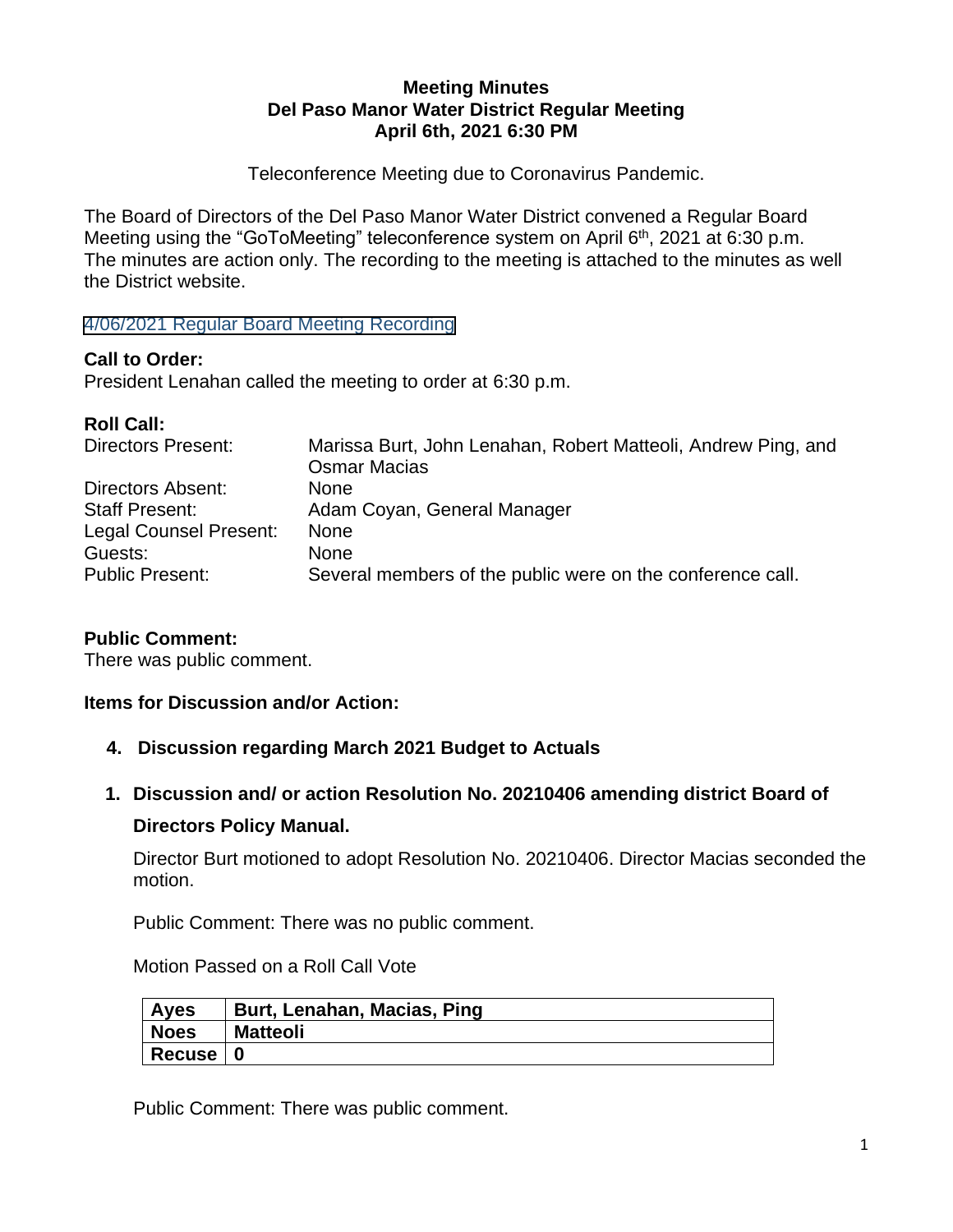## **2. Review and Adopt Minutes:**

## **a. Review and Adopt Minutes Regular meeting March 2 nd, 2021.**

Director Burt motioned to approve March 2<sup>nd</sup>, 2021 meeting minutes. Director Ping seconded the motion.

Public Comment: There was no public comment.

Motion Passed on a Roll Call Vote

| <b>Ayes</b> | Burt, Lenahan, Macias, Matteoli, Ping |
|-------------|---------------------------------------|
| <b>Noes</b> |                                       |
| Recuse   0  |                                       |

#### **b. Review and Adopt Minutes Special meeting March 4th, 2021.**

Director Burt motioned to approve March 4<sup>th</sup>, 2021 meeting minutes with corrections. Director Ping seconded the motion.

Public Comment: There was public comment.

Motion Passed on a Roll Call Vote

| <b>Ayes</b> | Burt, Lenahan, Macias, Ping |
|-------------|-----------------------------|
| <b>Noes</b> | <b>Matteoli</b>             |
| Recuse I    |                             |

### **3. Review and Approve Warrants**

Director Burt moved to approve March 2021 warrants. Director Ping seconded the motion with corrections.

Public Comment: There was public comment.

Motion Passed on a Roll Call Vote

| <b>Ayes</b> | Burt, Lenahan, Macias, Matteoli, Ping |
|-------------|---------------------------------------|
| <b>Noes</b> |                                       |
| Absent 0    |                                       |

### **Adjournment:**

President Lenahan adjourned the meeting at 7:32 p.m.

### **Next scheduled meeting: May 4 th, 2021 Regular Board Meeting**